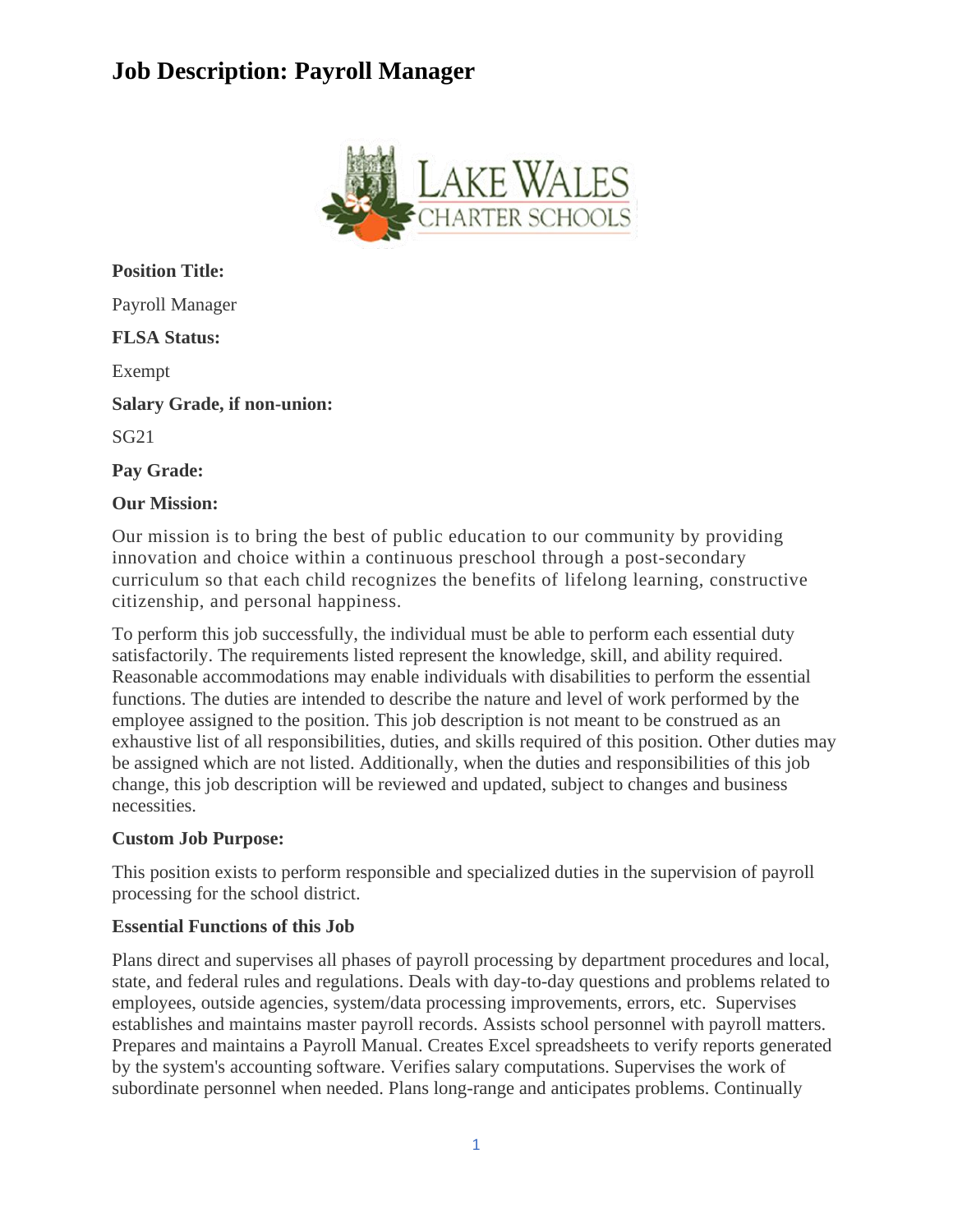# **Job Description: Payroll Manager**

assesses overall payroll methodology, recommends, coordinates, and implements changes as necessary. Formulates payroll policies and procedures. Selects persons to fill open positions and performs annual performance appraisals. Ensures that all direct subordinates' responsibilities, authorities, and accountability are defined and understood. Prepares monthly schedule of timelines for payroll processing to be adhered to by schools, personnel, insurance, payroll, and data-processing departments. Oversees the computer processing of payroll checks. Research employee claims. Resolves employee payroll complaints.

Responds to requests from local, state, and federal agencies for salary information and attends hearings as directed. Assures that payroll deduction and wage attachments have appropriately authorized those checks and reports are timely remitted to appropriate authorities.

Administers processing of retirement system reports/contributions. Provides payroll operations information to inside and outside auditing firms. Provides information to personnel regarding retirement, social security, taxes, insurance claims, and other pertinent information.

### **Non-Essential Functions of this Job**

Performs other duties as assigned.

### **Knowledge, Skills, and Abilities:**

Extensive knowledge of payroll processing, management, and accounting principles and practices. Extensive knowledge of the laws, rules, and regulations governing payroll, withholding, and retirement matters. Ability to work with an approved budget. Ability to communicate well, both orally and in writing. Ability to analyze and implement payroll procedures. Ability to prepare concise and comprehensive reports and statements. Ability to supervise the work of subordinate staff. Ability to deal with school personnel courteously and tactfully. Bilingual/biliterate preferred.

# **Education, Experience, and Certification/License Requirements**

Graduation from an accredited college or university with a Bachelor's Degree in Accounting; minimum of six (6) years of experience in accounting, emphasizing payroll, including supervisory experience.

# **Work Context:**

Requires sitting and some standing, walking and moving about to coordinate work. Requires coordinating or leading others in accomplishing work activities. Requires face-to-face discussions and contact with individuals and teams. Alternative communication systems include electronic mail, telephones, and computers. Requires coordination of work tasks to establish priorities, set goals, and meet deadlines. Requires making decisions that affect other people, the financial resources, and the image and reputation of the District. Opportunity to make decisions without supervision. Responsible for work outcomes and results. Requires work with both